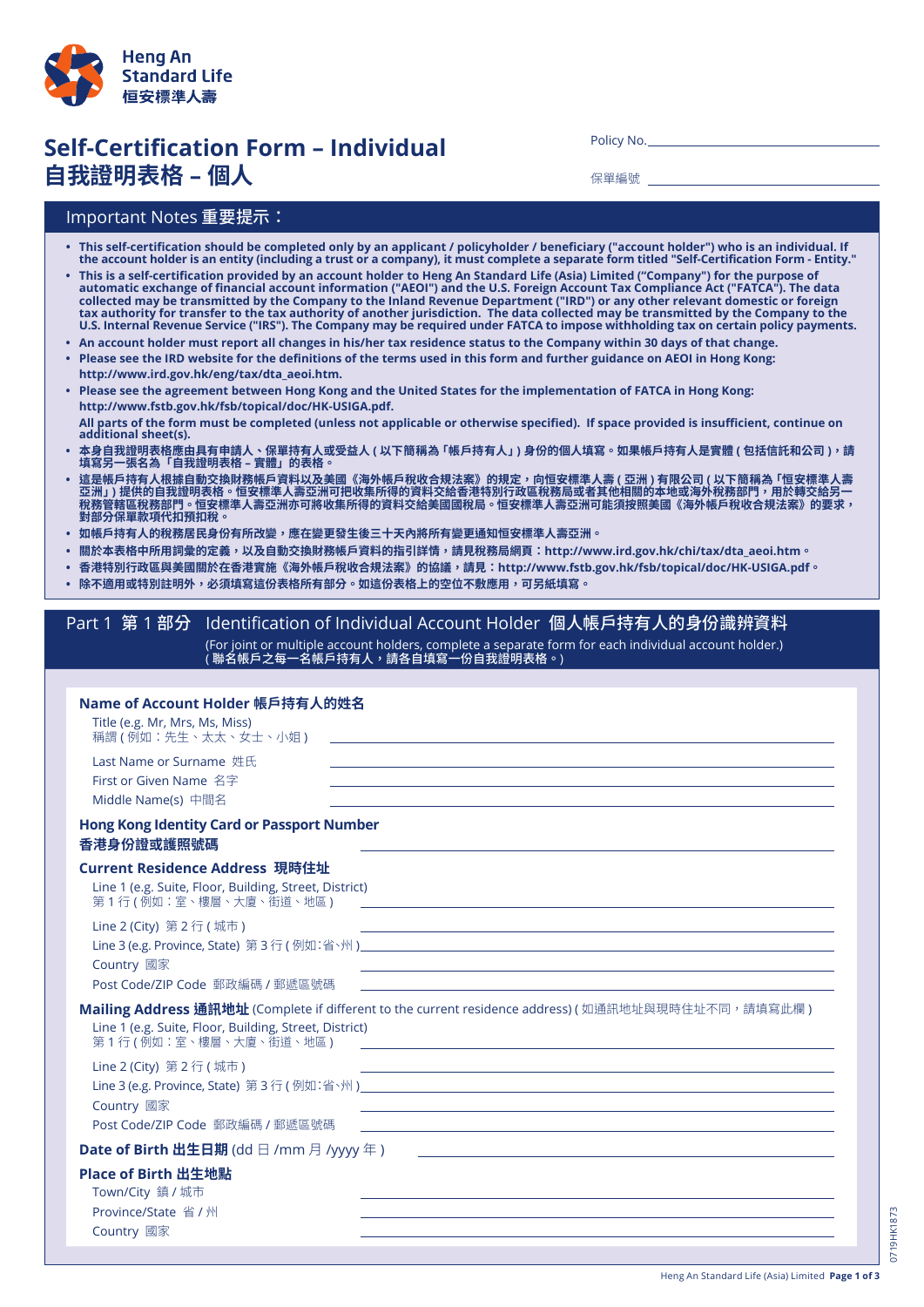| Part 2                                                                                                                                                                                                                                                                                            | Jurisdiction of Residence and Taxpayer Identification Number or its Functional<br>Equivalent ("TIN")                                                                                                                                                                                           |  |  |  |
|---------------------------------------------------------------------------------------------------------------------------------------------------------------------------------------------------------------------------------------------------------------------------------------------------|------------------------------------------------------------------------------------------------------------------------------------------------------------------------------------------------------------------------------------------------------------------------------------------------|--|--|--|
|                                                                                                                                                                                                                                                                                                   | 第 2 部分 稅務居住地及稅務編號或具有同等識辨功能的編號 ( 以下簡稱為 「稅務編號」)                                                                                                                                                                                                                                                  |  |  |  |
|                                                                                                                                                                                                                                                                                                   |                                                                                                                                                                                                                                                                                                |  |  |  |
| Complete the following table indicating (a) the jurisdiction of residence (including Hong Kong) where the account holder is a<br>resident for tax purposes and (b) the account holder's TIN for each jurisdiction indicated. Indicate all (not restricted to five)<br>jurisdictions of residence. |                                                                                                                                                                                                                                                                                                |  |  |  |
| If you are a tax resident of Hong Kong, the TIN is the Hong Kong Identity Card Number.                                                                                                                                                                                                            |                                                                                                                                                                                                                                                                                                |  |  |  |
| If you are a tax resident of China, the TIN is the China Identity Card Number.                                                                                                                                                                                                                    |                                                                                                                                                                                                                                                                                                |  |  |  |
|                                                                                                                                                                                                                                                                                                   | You are a tax resident of the United States if you are a U.S. citizen, permanent resident ("Green Card" holder), or otherwise a U.S.<br>tax resident under the U.S. Internal Revenue Code. If you are a U.S. tax resident, please fill out the U.S. social security number as<br>the U.S. TIN. |  |  |  |
| If a TIN is unavailable, provide the appropriate reason A, B or C:                                                                                                                                                                                                                                |                                                                                                                                                                                                                                                                                                |  |  |  |
|                                                                                                                                                                                                                                                                                                   | <b>Reason A</b> – The jurisdiction where the account holder is a resident for tax purposes does not issue TINs to its residents.                                                                                                                                                               |  |  |  |
|                                                                                                                                                                                                                                                                                                   | <b>Reason B –</b> The account holder is unable to obtain a TIN. Explain why the account holder is unable to obtain a TIN if you have<br>selected this reason.                                                                                                                                  |  |  |  |

**Reason C –** TIN is not required. Select this reason only if the authorities of the jurisdiction of residence do not require the TIN to be disclosed.

請填妥下列表格,並列明 ( 一 ) 帳戶持有人的**稅務居住地**,亦即帳戶持有人的稅務管轄區 ( 香港包括在內 ) 及 ( 二 ) 該稅務居住地給予 帳戶持有人的稅務編號。請列出閣下所屬的**所有** ( 不限於五個 ) 稅務居住地。

如帳戶持有人是香港稅務居民,稅務編號是其香港身份證號碼。

如閣下是中國內地稅務居民,稅務編號是閣下的中國身份證號碼。

如閣下是美國公民、永久居民 ( 即 「綠卡持有人」) 或其他根據《美國稅務法典》具有稅務居民身分的人士, 您將被視為美國的稅務居 民。如果閣下是美國稅務居民,請以您的美國社會福利保障號碼作為稅務編號填寫下列表格。

如沒有提供稅務編號,必須填寫合適的理由:

**理由 A –** 帳戶持有人的稅務居住地並沒有向其居民發出稅務編號。

**理由 B –** 帳戶持有人不能取得稅務編號。如選取這一理由,請提供帳戶持有人不能取得稅務編號的原因。

**理由 C –** 帳戶持有人毋須提供稅務編號。稅務居住地的主管機關不需要帳戶持有人披露稅務編號。

| Jurisdiction of<br><b>Residence</b><br>稅務居住地 | <b>TIN</b><br>稅務編號 | <b>Enter Reason A, B or C</b><br>if no TIN is available<br>如沒有提供稅務編號,<br>填寫理由A、B或C | Explain why the account holder is unable to<br>obtain a TIN if you have selected Reason B<br>如選擇理由 B,請提供帳戶持有人<br>不能取得稅務編號的原因 |
|----------------------------------------------|--------------------|------------------------------------------------------------------------------------|------------------------------------------------------------------------------------------------------------------------------|
| (1)                                          |                    |                                                                                    |                                                                                                                              |
| (2)                                          |                    |                                                                                    |                                                                                                                              |
| (3)                                          |                    |                                                                                    |                                                                                                                              |
| (4)                                          |                    |                                                                                    |                                                                                                                              |
| (5)                                          |                    |                                                                                    |                                                                                                                              |
|                                              |                    |                                                                                    |                                                                                                                              |